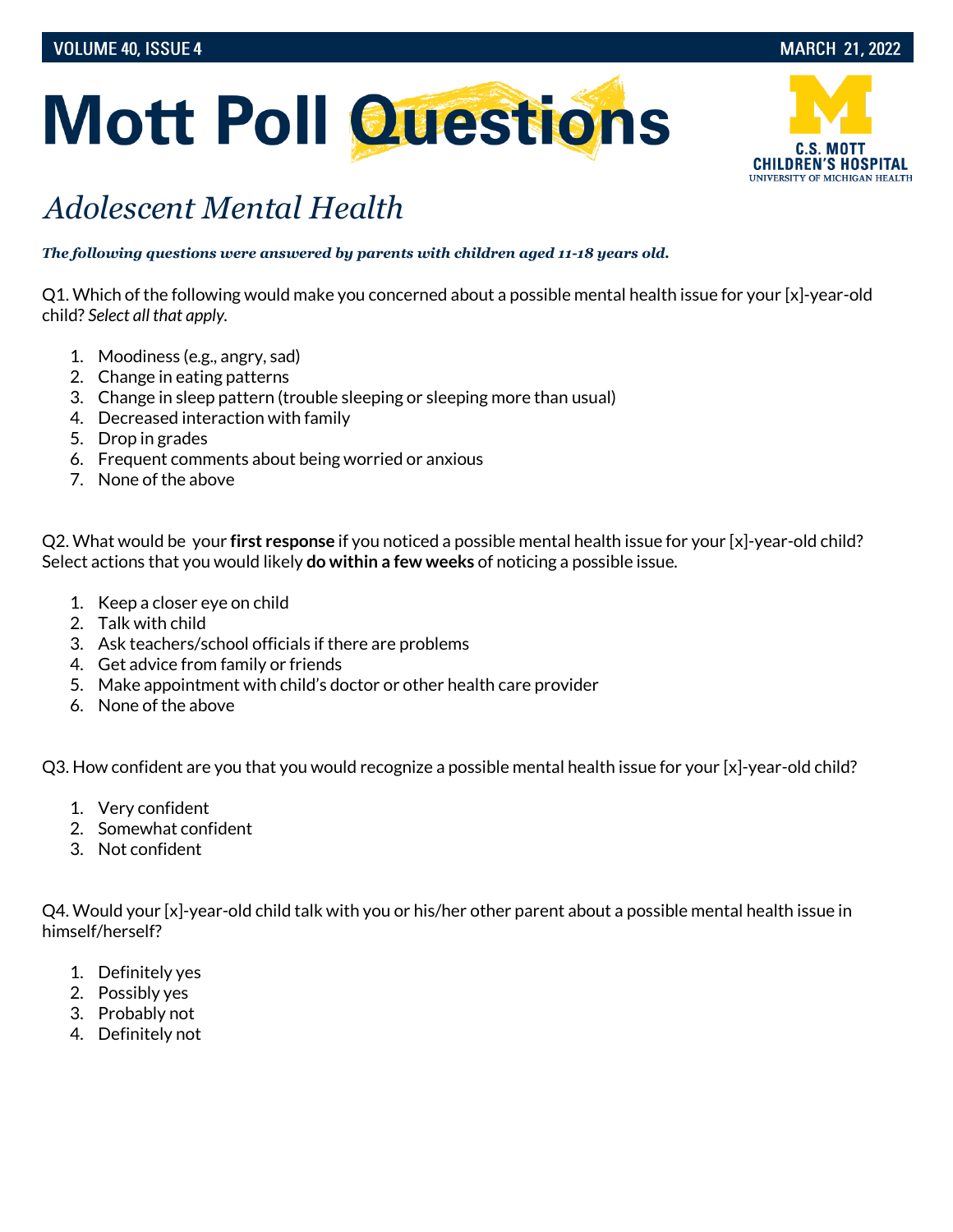Q5. Would your [x]-year-old child feel comfortable talking with the primary care provider about a possible mental health issue?

- 1. Definitely yes
- 2. Possibly yes
- 3. Probably not
- 4. Definitely not

Screening for mental health issues in children 10 years and older is done by having the child fill out a survey or answer questions about their mood and feelings. The goal of mental health screening is to help identify mental health issues and help connect children with resources or referrals.

Q6. Has your [x]-year-old child had a mental health screening at an appointment with their primary care provider?

- 1. Yes
- 2. No
- 3. Don't know

Q7. How often does the primary care provider ask about mental health concerns during your [x]-year-old child's check-ups?

- 1. At all check-ups
- 2. At some check-ups
- 3. Never
- 4. Don't know
- 5. N/A—child does not attend check-ups

Q8. Has your [x]-year-old child ever had a visit or appointment with a mental health specialist—a psychologist, psychiatrist, or therapist?

- 1. Yes
- 2. No
- 3. Don't know

*[If child has seen a mental health specialist]*  Q9. When was your [x]-year-old child's most recent visit with a mental health specialist?

- 1. Within the last year
- 2. 1-2 years
- 3. More than 2 years ago
- 4. Don't know

*[If child has seen a mental health specialist]*  Q10. Why did you seek care from a mental health specialist for your [x]-year-old child?

- 1. Referral from child's primary care provider
- 2. Referral from school
- 3. Decided on own to seek care
- 4. Other